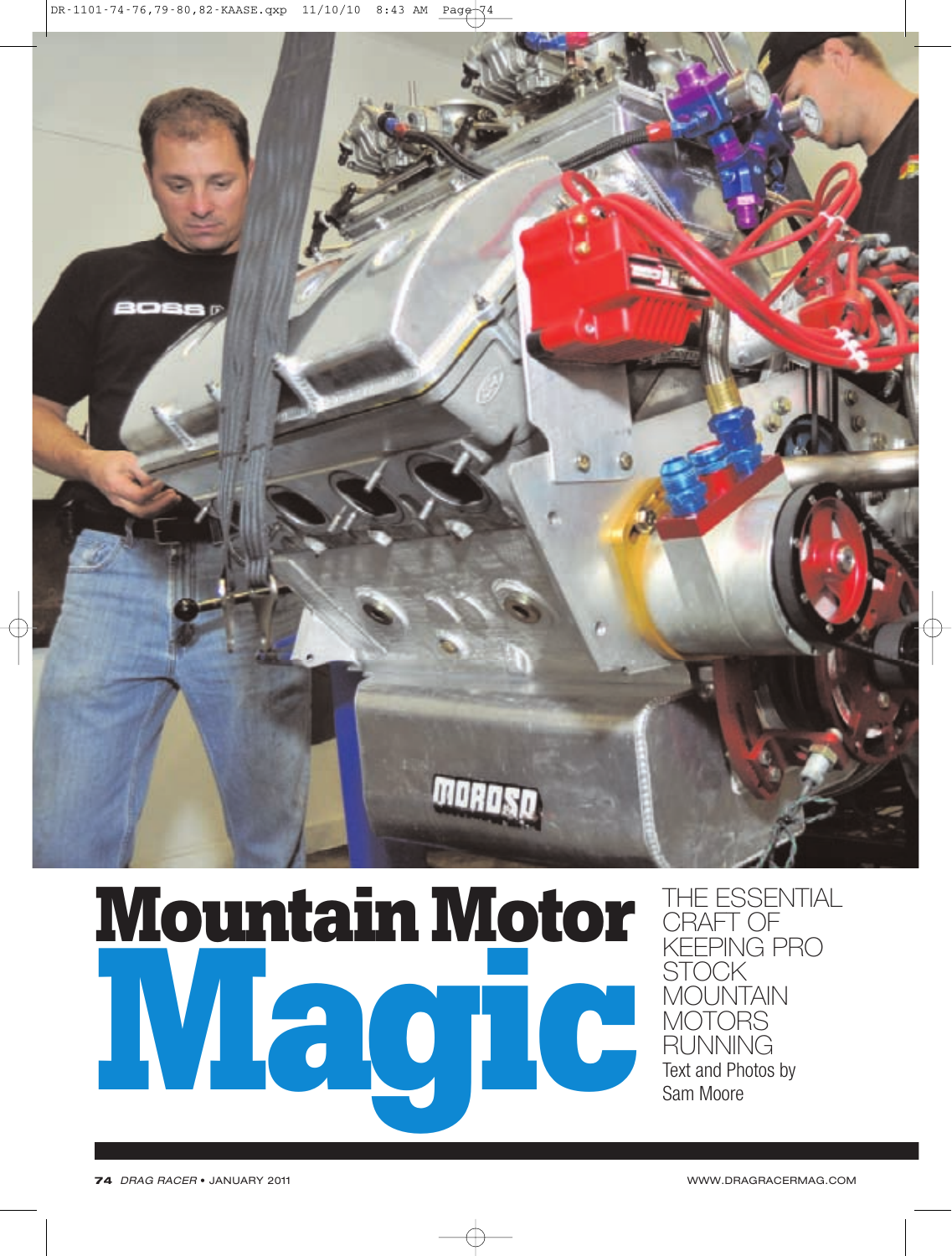



**The engine is dismantled and the crankshaft is removed, cleaned and Magnaflux tested.**

France Contain Motors have<br>
cubic inch displacements of 820 to<br>
825. Their capacities began much<br>
smaller, deriving from original<br>
equipment big-block engines of<br>
the '60s. But gradually the dimensions ro Stock Mountain Motors have cubic inch displacements of 820 to 825. Their capacities began much smaller, deriving from original equipment big-block engines of between their pan rails grew, allowing longer throw cranks to appear with connecting rods measuring 7.750 inches center to center and 5-inch bore centers with 4.770-inch-diameter pistons, all functioning within a deck height of 12 inches. Today's Pro Stock engines operate on compression ratios of around 18:1, run on VP Race Fuel grade Q16, and generate in the region of 1,900 hp. Depending on weather conditions, they run quarter-mile elapsed times in 6.25 seconds at speeds close to 225 mph.

Jon Kaase Racing Engines has been a driving force in the development of these engines for as long as most can remember. From the beginning, when he worked with Dyno Don Nicholson, Kaase imposed uncompromising standards in race engine building. And his record of success has been impressive: He and his team have produced Pro Stock engines for 12 IHRA national championship winners, plus an NHRA Pro Stock title. Though their business now includes engine part sales to hot rodders, including the supply of the remarkable Boss Nine engine, the Winder, Georgia, firm still maintains about 20 Mountain Motor customers, refurbishing these formidable power plants after every 25 to 30 runs.

**New Mountain Motor engine blocks are available in either cast form from C&C Motorsports or in billet form from Dart. Here the billet block is exposed to the cleaning process**



**The art of cylinder honing is never taken more seriously than at Kaase's. It is the key to gaining a power output edge while maintaining a fine, consistent pattern of crosshatch scratches that lubricates the rings.**



**Piston pins are checked for straightness, and run-out is measured to 0.0001-inch. The run-out on the average pin is usually around this figure; if the indicator shows run-out of 0.0005-inch the pin will be renewed.**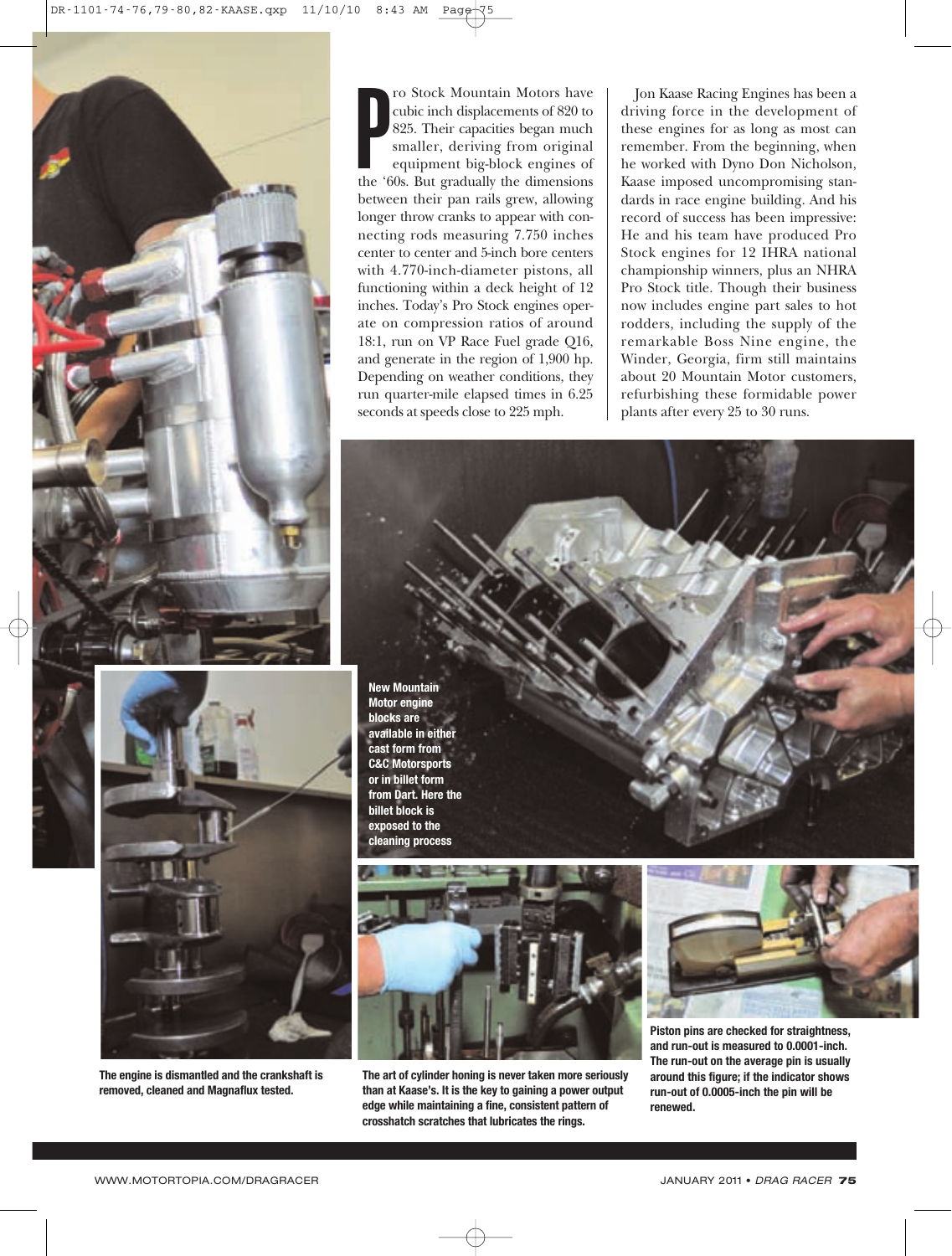*KAASE*



**Until five years ago Kaase used titanium connecting rods. Today they have been replaced mainly by aluminum. On the left is a titanium connection rod and on the right is the aluminum counterpart. The Diamond Pro Stock piston features inboard pin bosses, stiffening ribs, shorter pins and minimal skirts to decrease frictional loses. Friction is further reduced by the use of thin .8mm top rings and Napierstyle second rings. Trend's piston pins are coated in a diamond-like carbon and retained in the piston with single round wire locks.**

When reciprocating engine parts collide (usually pistons and valves) and a connecting rod or rods explode through the engine walls or the oil pan or both, foreign particles are immediately released into the oil stream to be sucked into the oil pump rotors. Rod bearings are often first to disintegrate, showering the pump with brass, copper and aluminum. Seasoned start-line observers will regale you with stories of inexperienced drivers breaking connecting rods at the starting lights and driving the entire length of the track,



**The mighty Bryant billet crankshaft resides in the aluminum block and functions with aluminum rods, bearing caps and main caps. Aluminum is lighter than steel, and it makes accurate line boring easier. When honing dissimilar metals, the hone is inclined to push toward the softer metal.**



**The diameter of the forged pistons usually measures 4.770 inches. The small-bore holes around the perimeter of the CP pistons are gas ports. These allow combustion gases to enter the top ring grooves, imposing a force on the inner edge of the top rings and forcing them out onto the cylinder walls.**

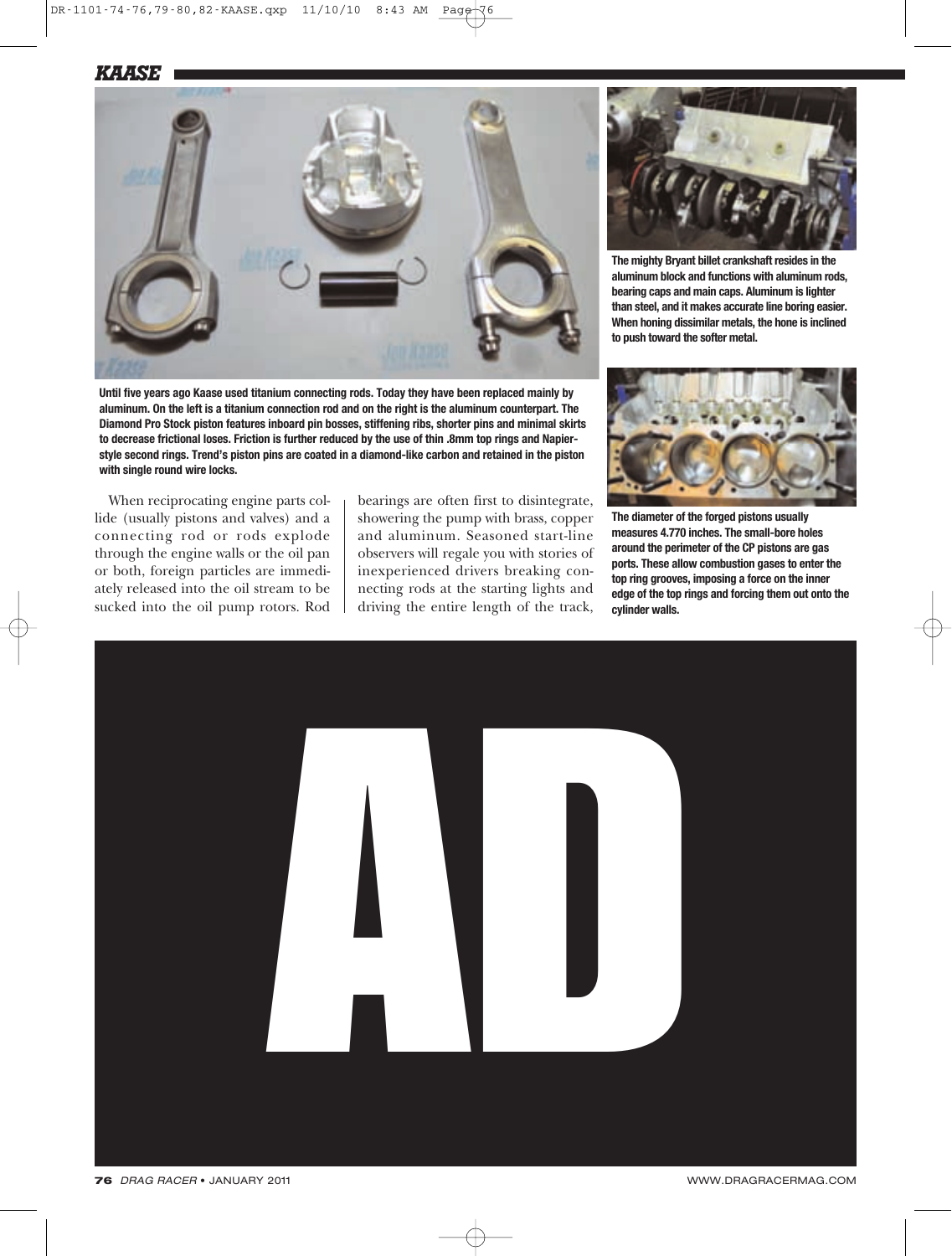



**valves is to check the continuity of the seal between the valve head and the valve seat. This is accomplished by applying red dye to the seats and lapping the valves into them. If continuity is broken and traces of red dye remain, the offending seats will be recut. Both inlet and exhaust valves are made of titanium. The diameter of the inlet valve measures 2.680 inches and the exhaust measures 2.040 inches.**



**Next, the tension of the triple valve springs is checked. Though the desired seat pressure and the installed height measurement change with different camshaft designs, Kaase's most regular combination generates around 475 pounds at an installed height of 2.400 inches. Both inlet and exhaust valves, as well as the retainers, are made of titanium. Installed heights are maintained within 0.005- to 0.010-inch by adding shims under the springs. Trend Performance provides shims in increments of 0.015, 0.030 or 0.060-inch.**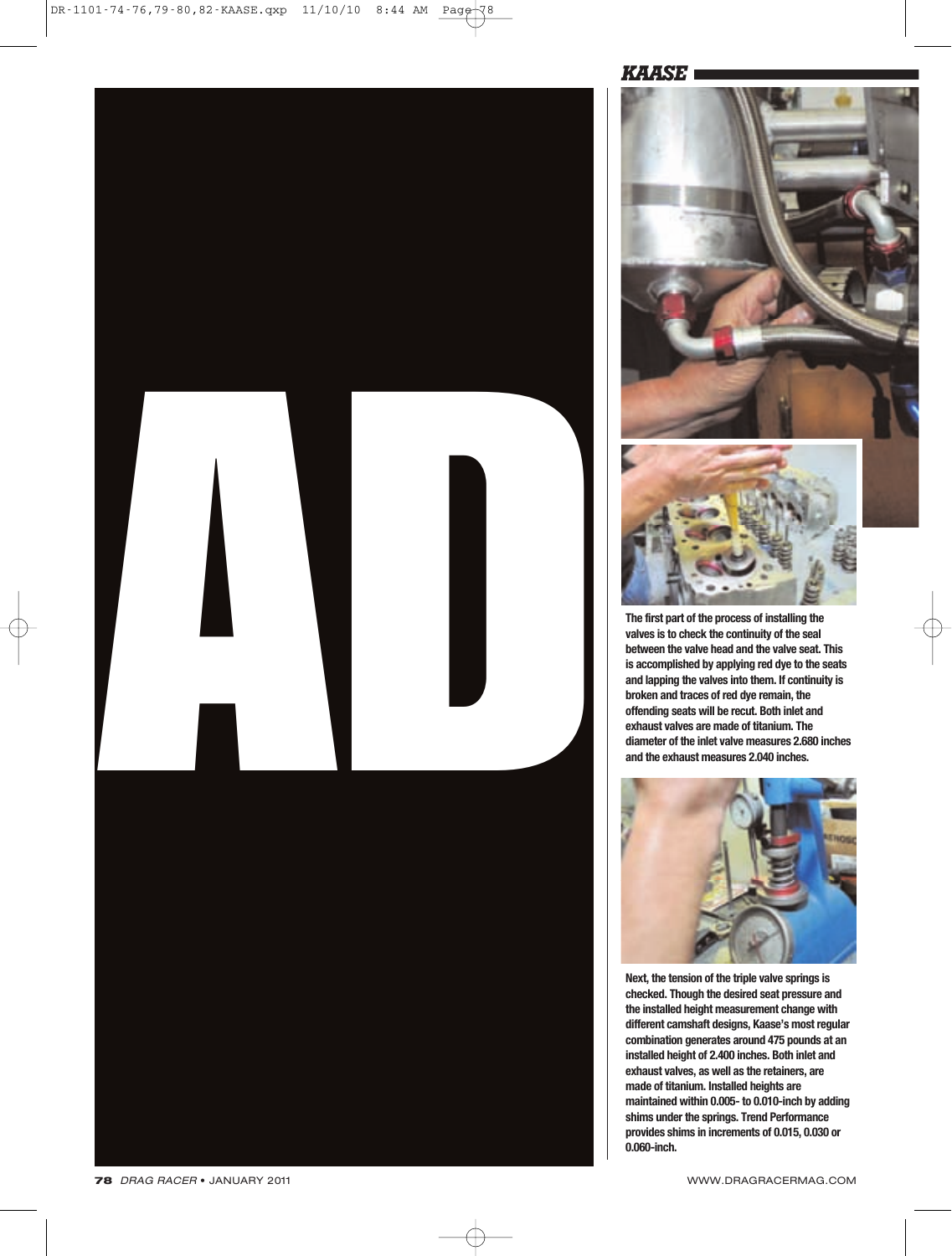

**This five-stage oil pump (four scavenge, one pressure) has fine mesh screens embedded in the fittings at the ends of the number 12 lines to minimize the risk of particles entering the pump. But in the aftermath of a blow-up, fine debris usually penetrates to the heart of the system, and the lines and pump parts have to be cleaned and the rotors buffed smooth if necessary. Each of the four scavenge pumps conveys oil from assigned areas of the oil pan and transports it into the oil reservoir. The pressure pump (the one at the end) pumps oil from the bottom of the reservoir and into the filter. From the filter, it is transported into the block.** 

unaware that the vibration from the engine compartment was a signal of terminal distress. If the camshaft can still operate, usually the engine will continue to keep running—tearing itself apart all the way!

The chief concern about engine durability is the limited life of the connecting rods and also the condition of the skinny top piston rings. The life cycle of these critical parts and others must be strictly observed in the rarified air of Mountain Motor Pro Stock racing.

In Kaase's dynamometer cell, before this engine was tested, ace builder Chuck Lawrence leaned across to a visitor and said, "Have you ever heard one of these on a dyno before?" The visitor shook his head. "It's pretty cool," Lawrence insisted, "I never get tired of it." He was right. That sound resides indelibly in the memory. Captured in the following images is the rebuilding process of a Mountain Motor Pro Stock engine. *DR*

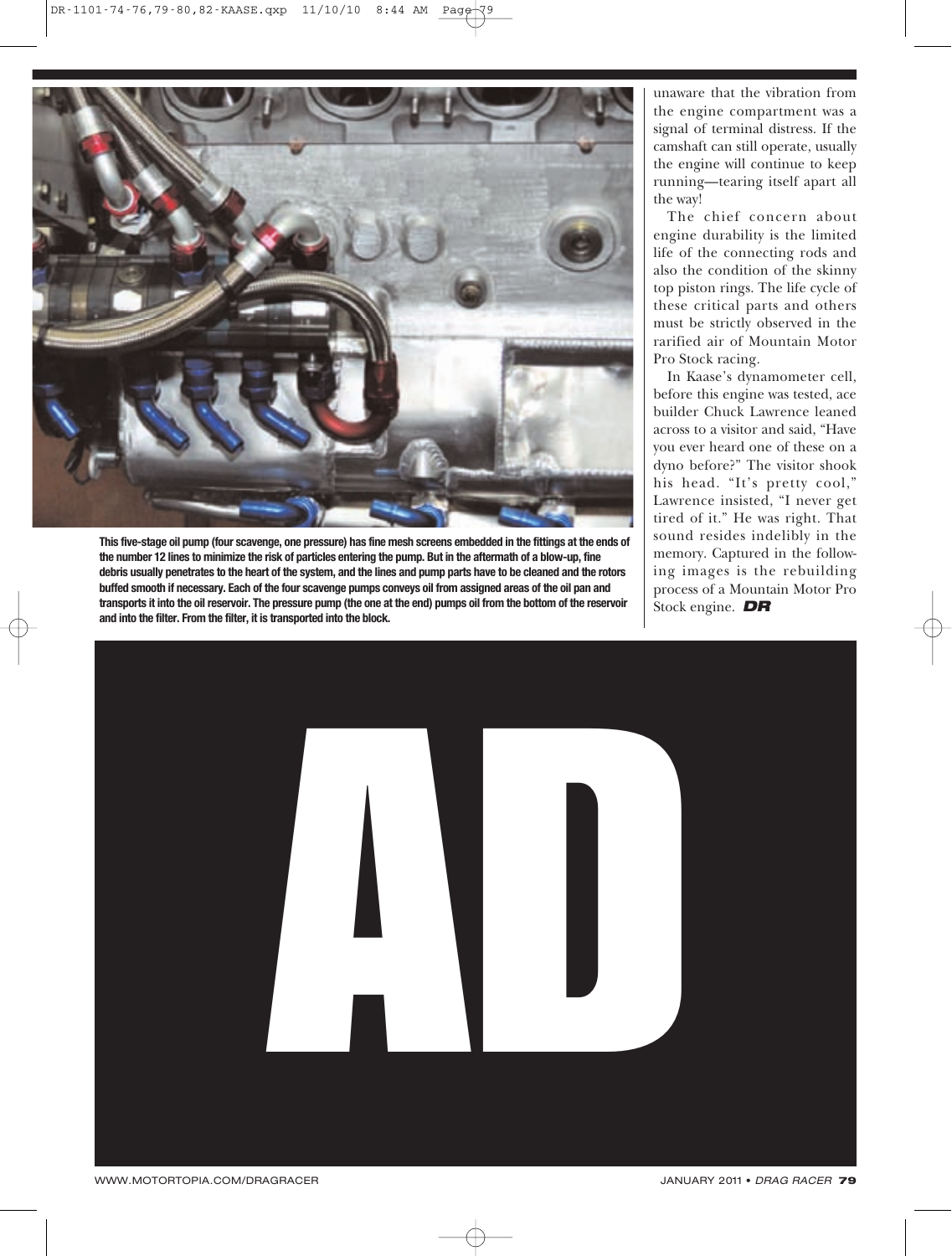

**Next, the triple valve springs are laid out for installation. Hardened seats are fit between the spring and the aluminum head. Oil is applied to the valve stems and the valves are inserted into the cylinder head. Aided by a pneumatic valve spring compressor, the locks are carefully sandwiched between the valve stems and the retainers.**



**Pushrods are installed, SS billet rockers positioned, their shafts tightened to 35 ft-lb and valve lash adjusted for engine warming on the dyno. Usually the clearance between the exhaust valve and the rocker is zero, and the clearance between the inlet valve and the rocker is 1/8th of a turn from tight. In this way, when the engine warms the inlet, valve lash will measure 0.030-inch and the exhaust 0.020-inch.**



**Copper spray from an aerosol can is applied to the top and bottom surfaces of the three-layer Cometic head gaskets, then the heads are fit and tensioned to 130-140 ft-lb.**